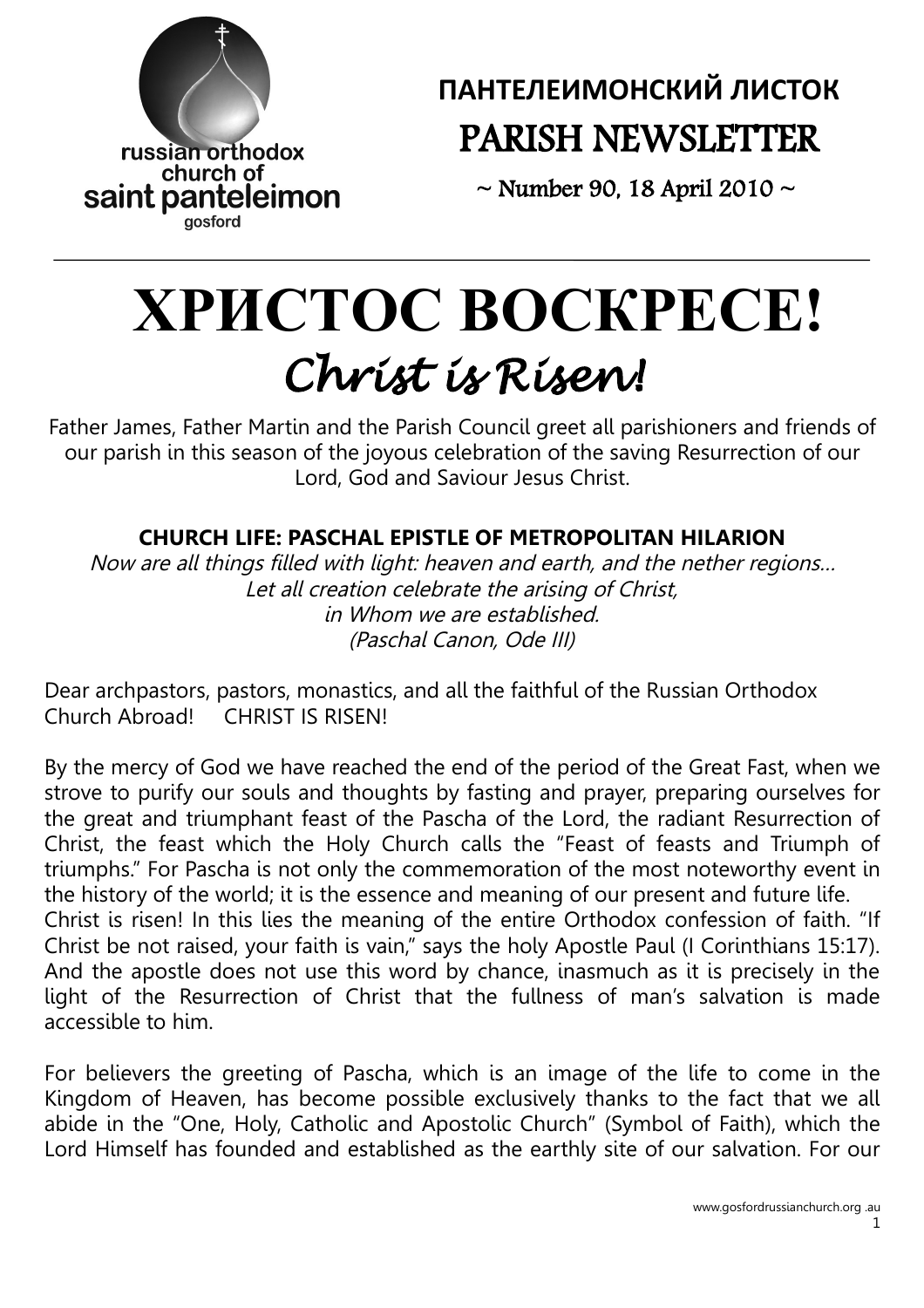strengthening in the Faith and our edification, the words of the Saviour resound: "I will build My Church, and the gates of hell shall not prevail against it" (Matthew 16:18). In the Church we accept Holy Baptism; we find guidance in the Faith; we have an opportunity to repent of our sins; we receive a blessing for every good undertaking in our life; we partake of the Body and Blood of Christ. It is with particular clarity during these paschal days that the believing people contemplate the greatest hidden mystery of the Eucharist, and to the believers' eyes the risen Christ's presence in the Church is itself revealed. During these radiant paschal days, in our earthly life we already have the possibility of acquiring in truth the grace-filled gifts of the Holy Spirit, singing with one mouth: "Having beheld the Resurrection of Christ, let us worship the holy Lord Jesus…"

Let us remember that the Church, which our Lord Jesus Christ founded on earth, is a stranger to the spirit of division, schisms and worldly enmity. To be part of this Church is a great joy, but at the same time a great responsibility. And for this reason, abiding today in the joy of the triumph of the Resurrection of Christ, let us drive far from our life the spirit of divisions and schisms, the spirit of sinful self-love, mindful that there is "one Lord, one faith, one baptism" (Ephesians 4:5).

During these radiant days, let us remember the sick and the poor, the lonely and the lost, those who in their futile pursuit of false ideals have failed to find the meaning of true life — life in Christ and with Christ. Let us be good labourers in the field of Christ, and "thy Father, Who seeth in hidden, shall reward thee openly" (Matthew 6:4).

I call upon all of you, my beloved: preserve the purity of the holy Christian Faith which has been given us by the holy Fathers; share the body of this Faith with those near and far; in every place and in every activity "see then that ye walk circumspectly, not as fools, but as wise, redeeming the time, because the days are evil" (Ephesians 15:16).

Again and again I congratulate all of you on the great and saving feast of the Resurrection of Christ! May these holy days become for you days of radiant spiritual joy. May the Lord grant unto you who believe in His Resurrection strength of soul and body, wisdom, patience, consolation and love.

Again I greet you with the words of the most joyous paschal greeting: CHRIST IS RISEN! TRULY HE IS RISEN!

> +Hilarion, Metropolitan of Eastern America and New York, First Hierarch of the Russian Church Abroad New York, Pascha 2010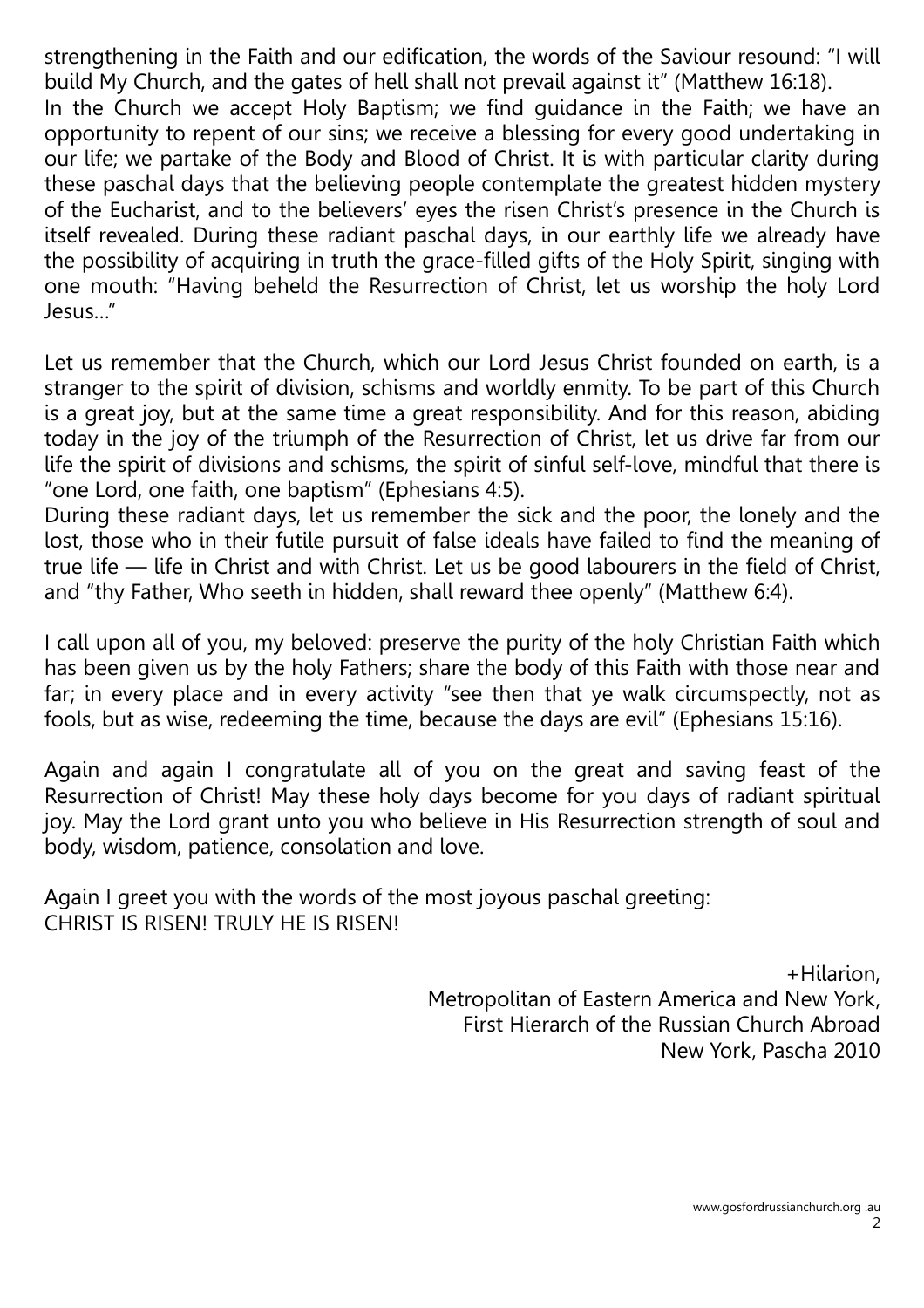#### *Ныне вся исполнишася света*: *небо же и земля*, *и преисподняя*… *Да празднует убо вся тварь востание Христово*, *в Немже утверждается*. (*Канон Пасхи*, *песнь* 3)

Возлюбленные о Господе архипастыри, пастыри, монашествующие и все верные чада Русской Зарубежной Церкви! ХРИСТОС ВОСКРЕСЕ!

Милостью Божией завершились дни Великого поста, когда мы старались очистить свои души и помыслы постом и молитвой, готовясь к великому и торжественному празднику – Пасхе Господней, Светлому Христову Воскресению; празднику, который Святая Церковь именует «праздников праздник и торжество из торжеств». Ибо Пасха есть не только воспоминание самого значимого в истории мира события. Она есть суть и смысл нашей нынешней и будущей жизни.

Христос Воскресе! В этом – смысл всего православного вероисповедания. «*Аще же Христос не воста*, *суетна вера ваша*» (1 Кор. 15, 17), – говорит святой апостол Павел. Это слово апостола неслучайно, поскольку именно в свете Воскресения Христова человеку открывается полнота его спасения.

Для верующих встреча Пасхи, которая есть образ будущей жизни в Царстве Небесном, стала возможна исключительно благодаря тому, что все мы пребываем в «Единой, Святой, Соборной и Апостольской Церкви» (Символ Веры), которую основал и утвердил Сам Господь, земном месте нашего спасения. Для нашего укрепления в вере, и нам в назидание, звучат слова Спасителя: «*Созижду Церковь Мою*, *и врата ада не одолеют ея*» (Матф. 16, 18).

В Церкви мы принимаем Святое Крещение, обретаем наставление в вере, имеем возможность каяться в грехах, получаем благословение на всякие благие житейские начинания, причащаемся Тела и Крови Христовой. Особенно явно именно в Пасхальные дни созерцает верующий народ величайшее сокровенное Таинство Евхаристии, и верующему взору открывается пребывание в Церкви Самого воскресшего Христа.

Будем помнить, что Церкви, которую основал на земле Господь наш Иисус Христос, чужд дух разделения, расколов и мирской вражды. Быть частью этой Церкви – большая радость и в то же время великая ответственность. И потому, пребывая сегодня в радости торжества Воскресения Христова, удалим из своей жизни дух разделения и расколов, дух греховного себялюбия, помня о том, что «один Господь, одна вера, одно крещение» (Еф. 4, 5).

В эти светлые дни вспомним о тех, кто болен и беден, кто одинок и потерян, кто, в погоне за ложными идеалами, не нашел смысл истинной жизни – жизни во Христе и со Христом. Будем добрыми делателями на ниве Христовой, и «*Отец наш*, *видящий тайное*, *воздаст нам явно*» (Мф. 6, 18).

Призываю всех вас, возлюбленные мои: храните чистоту святой Христовой веры, переданной нам от Святых Отцов, делитесь теплом этой веры с ближними и дальними; на всяком месте и во всяком деле «*поступайте осторожно*, *не как неразумные*, *но как мудрые*, *дорожа временем*, *потому что дни лукавы*» (Еф. 15, 16).

Паки и паки сердечно поздравляю всех вас с великим и спасительным праздником Христова Воскресения! Пусть эти святые дни станут для вас днями светлой духовной радости. Да подаст Господь вам, верующим в Его Воскресение, крепость душевных и телесных сил, мудрость, терпение, утешение и любовь.

Еще раз приветствую всех вас словами радостного Пасхального приветствия: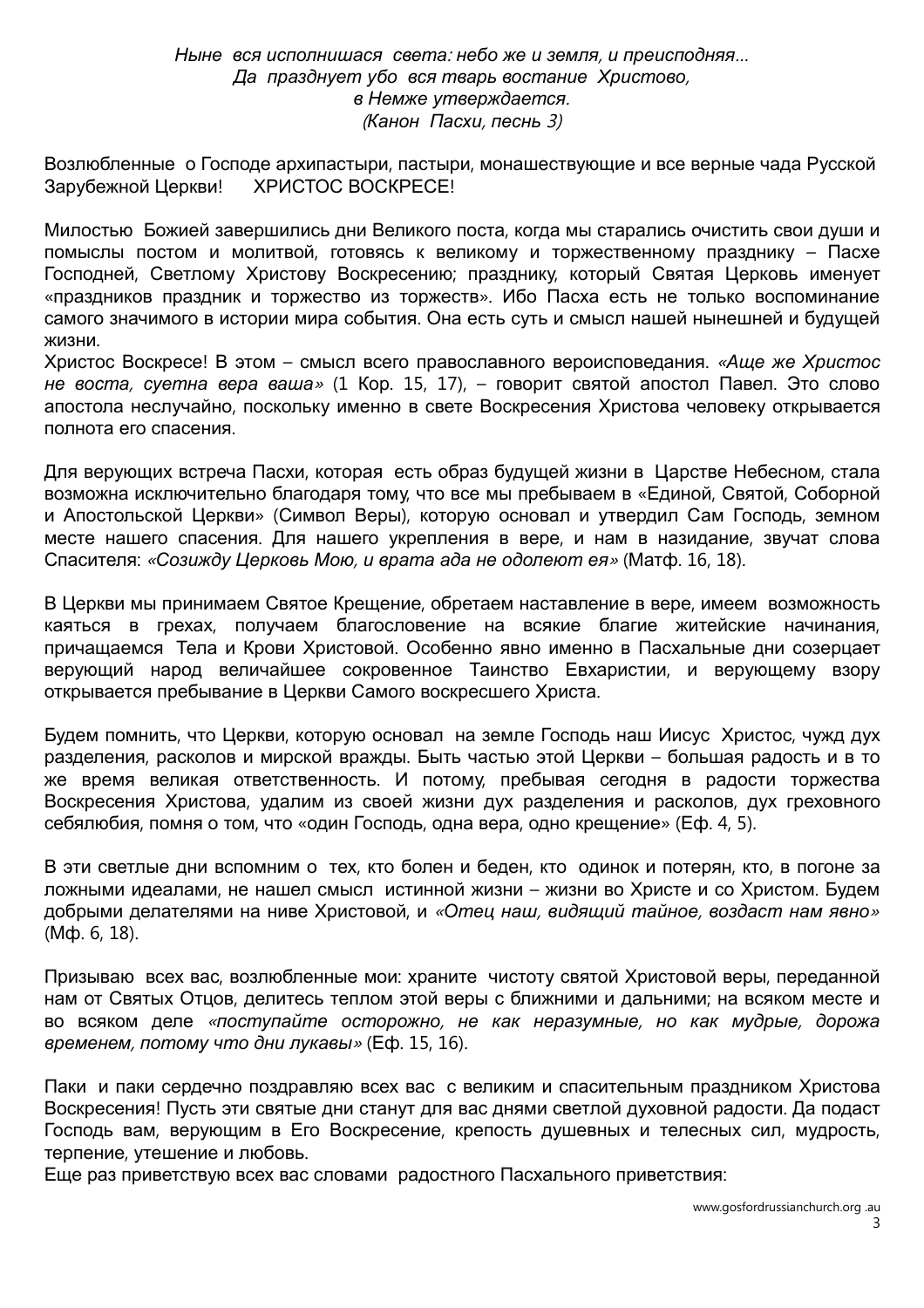+Иларион Митрополит Восточно-Американский и Нью-Йоркский, Первоиерарх Русской Зарубежной Церкви Пасха Христова Нью-Йорк 2010 год

### **CHURCH LIFE: PASCHAL EPISTLE OF PATRIARCH KIRILL OF MOSCOW AND ALL RUSSIA**

Dear brother archpastors, honourable father presbyters, God-loving deacons, pious monastics, brothers and sisters!

On this bright and world-saving holiday of the Resurrection of the Lord, it is with heartfelt joy that I greet you with the inspiring and ever-great words of the Paschal good news: "Christ is Risen!"

On this luminous night we abide in life-affirming and universal joy, for the event that occurred many centuries ago near ancient Jerusalem directly relates to each one of us. Moreover, the Resurrection of Christ has a truly universal meaning, for the Saviour thereby granted the opportunity to obtain grace-filled unity with God to each one who heeds His call: "Come, ye blessed of my Father, inherit the kingdom prepared for you from the foundation of the world" (Matthew 25:34).

For this reason today we cry out together with St John Chrysostom: "Let no one bewail his poverty, for the universal kingdom has been revealed!" Celebrating the Bright Resurrection of Christ, we bear witness to the truth of these words, for every person, even the last of sinners, redeemed by the Blood of Christ, has hope for salvation. Our sins, as well as the sins of all mankind, are expiated by the precious blood of the One Who was crucified. In order to receive the fruits of the Redemption, we must have faith and be baptized (Matthew 16:16). Most of our people are baptized, but how few are those who have faith in sufficient measure to transform their lives.

Changing one's life in Christ does not only mean a change for the better. It is a radical transformation, leading a person to the celebration of life and the fullness of being (John 10:10), both in the life on earth as well as in the coming age.

The feast of Holy Pascha helps us palpably sense the inseparable bond not only with the events of two thousand years ago, but with the coming triumph of "eternal truth" when "God may be all in all" (1 Corinthians 15:28). We learn to see in the history of mankind the manifestation of the design of the Creator, realizing the "depth of the riches both of the wisdom and knowledge of God" (Romans 11:33), with which the All-Generous Creator leads mankind to salvation.

The ability to peer into history in the light of the Resurrection of Christ is especially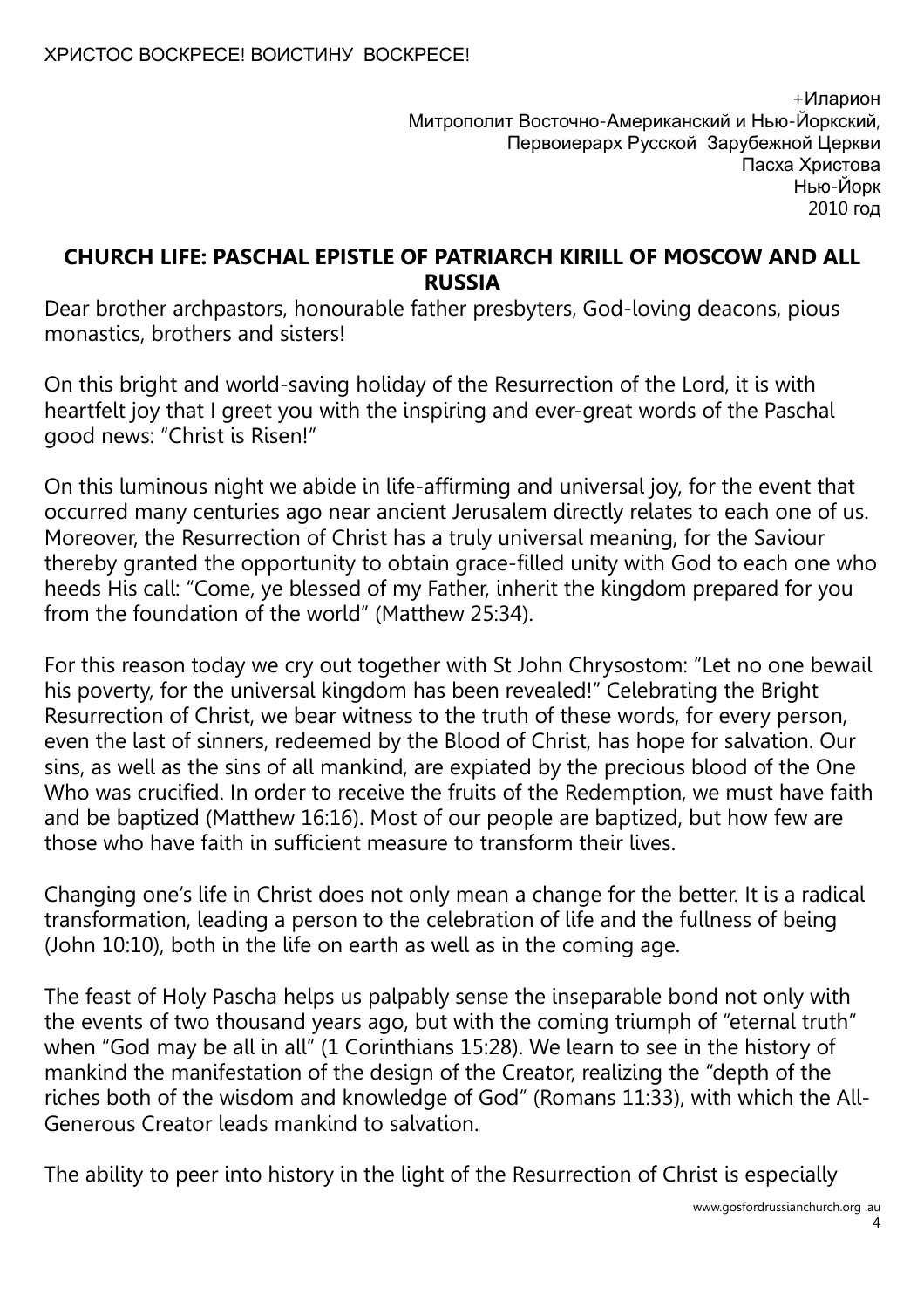important today—an epoch of a new world view, when the hopes and dreams of mankind are limited to immediate cares and fleeting time forces mankind today to forget that "the days are evil" (Ephesians 5:16). Living on the news, the fears and cares of the day, we tend to forget the most important—the salvation of our souls, Divine Providence, the good and the ideal.

The Resurrection of Christ allows us to rise above the fuss of daily life in order to see the true grandeur of Divine love, which came down for the sake of mankind, down to the cross and unto death. This is why it is so important for us to grasp that by His Resurrection, the Lord renews the nature of humanity, granting strength to our inner selves for each Christian in his service of the Church, country, society, family and neighbour.

No small labours fall to the duty of the common man, and of entire nations: today people throughout the world suffer from conflict, from wars, poverty, sickness, loneliness, uncertainty. The world wanders hither and yon in search of a better life, striving to find an answer to its problems in human logic, political techniques or economic recipes. The Church and history itself bear witness to this: that we must live by the Word of God. Then, the meaning of all that is transpiring today will be revealed to us in the light of the Resurrection of Christ, and we will obtain the ability to answer even the most dangerous challenges that face us today.

May the Resurrected Saviour breathe into our souls the firm intention to follow His laws!

Let us share with each other the joy of this celebration! Let us warm the hearts of those who suffer today and are in need. Let us address our Paschal greeting to all people: our neighbours, and to those who live afar. Let us not neglectful in labouring towards the good of the nations in which we live.

I raise my fervent prayers to the Lord that He grant us a life of peace and prosperity. May He send to His Church help and strength to earnestly serve the good of the peoples to whom She ministers, that they all grow in faith, hope and love.

Once again I address to you from the depths of my heart this festive greeting of Paschal joy of God, defeating death and bringing all of mankind back to life together with Himself: Christ is Risen! Indeed Christ is Risen!

> + Kyrill, Patriarch of Moscow and All Russia Moscow Pascha of Christ, 2010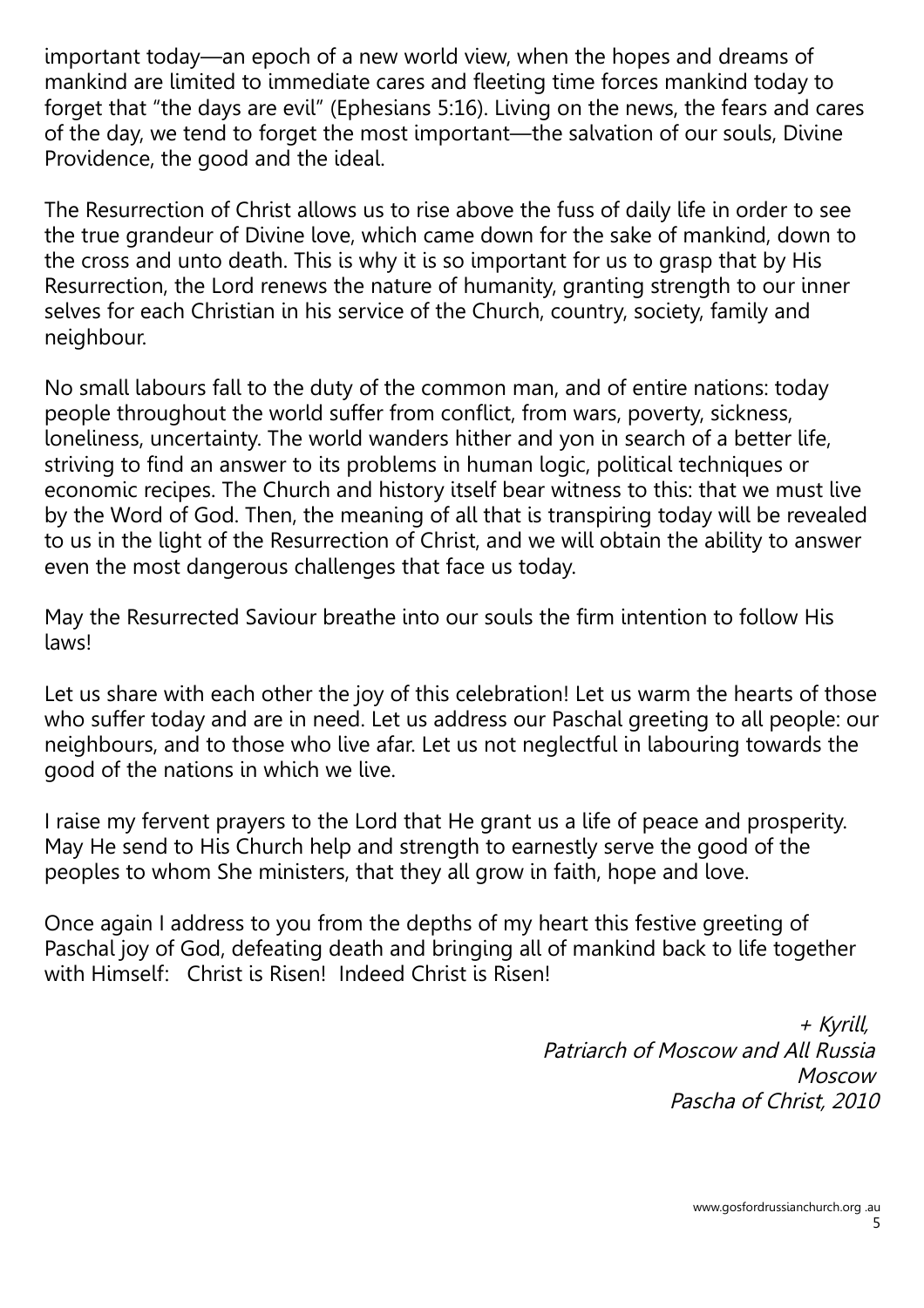Дорогие собратья архипастыри, всечестные отцы-пресвитеры, боголюбивые диаконы, благочестивые иноки и инокини, братья и сестры!

В светлый и мироспасительный праздник Воскресения Господня сердечно рад приветствовать вас вдохновенными и неизменно великими словами пасхального благовестия: «Христос воскресе!»

В эту светозарную ночь мы пребываем в жизнеутверждающем всеобщем ликовании, ибо событие, которое произошло много веков назад близ древнего Иерусалима, имеет прямое отношение к каждому из нас. Более того, Воскресение Христово обладает поистине вселенским значением, ибо через него Спаситель даровал возможность обрести благодатное единство с Богом каждому откликнувшемуся на Его призыв: «Приидите, благословенные Отца Моего, наследуйте Царство, уготованное вам от создания мира» (Мф. 25, 34).

Посему мы ныне совосклицаем вместе со Святителем Иоанном Златоустом: «Никто не рыдай о своем убожестве, ибо для всех настало Царство!» Празднуя Светлое Христово Воскресение, мы свидетельствуем о правоте этих слов, ибо каждый человек, даже самый последний грешник, искупленный кровью Христа, имеет надежду на спасение. За наши грехи, как и за грехи всего человеческого рода, заплачено драгоценной кровью Распятого. Чтобы воспринять плоды Искупления, нужно иметь веру и креститься (см. Мар. 16, 16). Большинство народа нашего крещено, но как же мало тех, кто имеет веру, способную изменить жизнь.

Перемена жизни во Христе не означает лишь перемену к лучшему. Это радикальное изменение, приводящее человека к торжеству жизни и полноте бытия (ср. Ин. 10, 10) как в нынешнем пребывании на земле, так и в веке грядущем.

И праздник Святой Пасхи помогает нам явственно почувствовать неразрывную связь не только с событиями двухтысячелетней давности, но и с грядущим торжеством «правды вечной», когда «будет Бог всё во всём» (1 Кор. 15, 28). Мы учимся видеть в человеческой истории осуществление замысла Творца, осознавая глубину «богатства и премудрости и ведения Божия» (см.: Рим. 11, 33), которыми Всещедрый Создатель ведет человечество ко спасению.

Умение взглянуть на историю в свете Воскресения Христова особенно важно в нынешнюю эпоху – эпоху преобладания новостного взгляда на мир, когда чаяния и стремления человека ограничены сиюминутными заботами и быстротекущее время заставляет наших современников забывать о том, что «дни лукавы» (Еф. 5, 16). Живя новостями, страхами и хлопотами одного дня, мы склонны забывать о самом главном – о спасении души, о Промысле Божием, благом и совершенном.

Воскресение же Христово позволяет всем нам возвыситься над суетой житейских будней, дабы увидеть подлинное величие Божественной любви, ради блага человека снисшедшей даже до креста и смерти. Поэтому нам так важно осознавать, что своим Воскресением Господь обновляет человеческую природу, даруя укрепление внутренних сил каждому христианину в его служении Церкви, стране, обществу, семье, ближнему.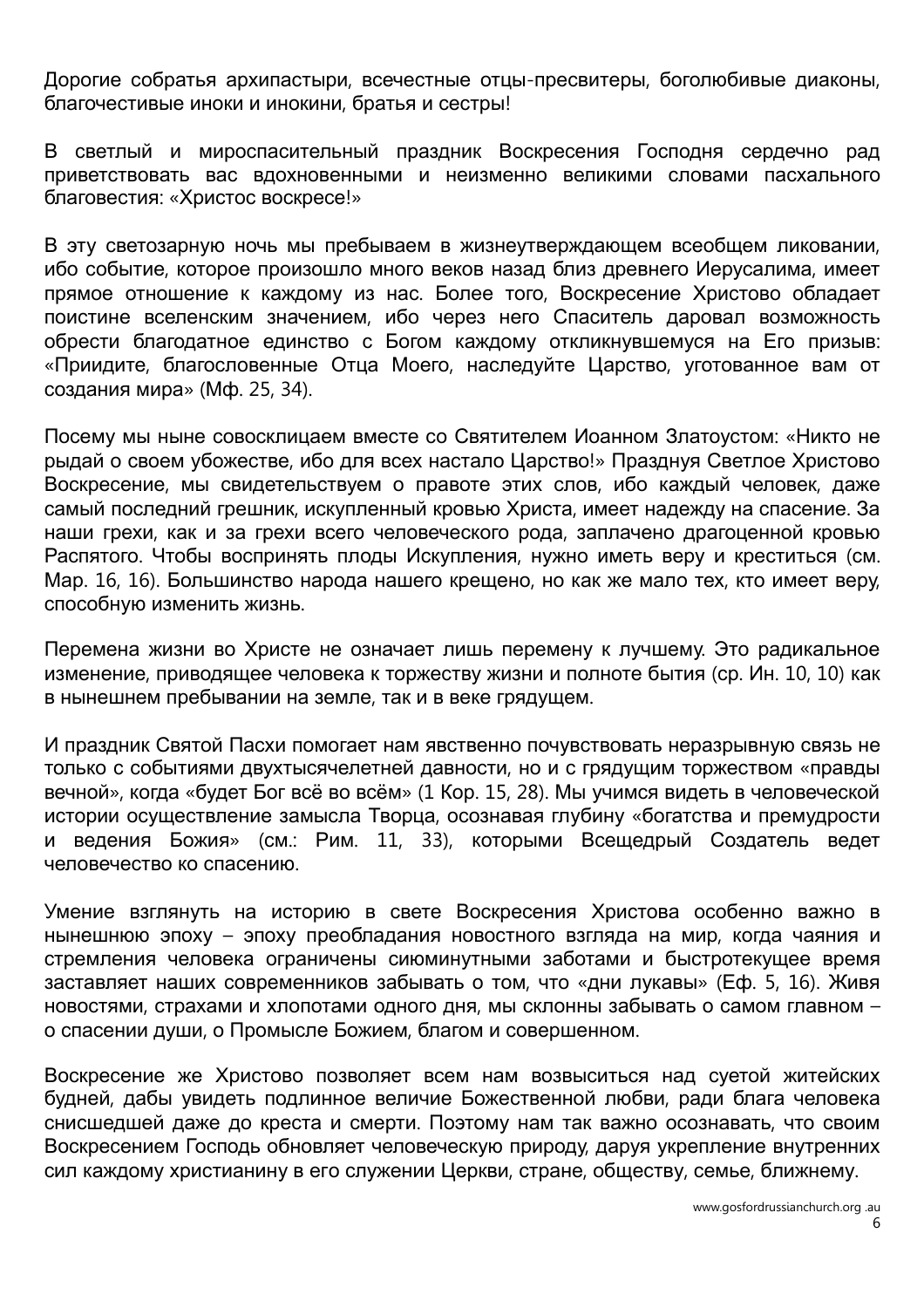Немалые трудности выпадают на долю и простого человека, и целых народов: люди сегодня по всему миру страдают от вражды, войн, бедности, болезней, одиночества, житейской неустроенности. Мир мечется в поисках лучшей жизни, отчаявшись найти ответ на свои вопросы в людской логике, политических технологиях или экономических рецептах. Церковь и сама история свидетельствуют: жить надо по Слову Божьему. Тогда в свете Христова Воскресения нам откроется смысл происходящего, и мы обретем способность отвечать на самые опасные вызовы современности.

Пусть Воскресший Спаситель вдохнет и в наши души твердое намерение следовать Его заповедям!

Будем делиться друг с другом радостью нынешнего торжества! Согреем теплом сердец тех, кто сегодня страдает и испытывает лишения. Обратим пасхальное приветствие ко всем людям: и ближним, и дальним. Будем неленостно трудиться ради процветания стран, в которых мы живем.

Возношу горячие молитвы ко Господу о даровании нам жизни мирной и благоденственной. Да ниспошлет Он Церкви Своей помощь и силу усердно служить духовному благу окормляемых Ею народов, дабы все мы возрастали в вере, надежде и в любви.

Вновь обращаю к Вам из глубины сердца своего торжественный возглас пасхальной радости о Боге, поправшем смерть и совоскресившем с Собою всё человечество: Христос Воскресе! Воистину Воскресе Христос!

> *Кирилл*, *Патриарх Московский и всея Руси Москва*, *Пасха Христова*, 2010 *г*.

#### **PARISH LIFE: AGM POSTPONED**

Our AGM, due to be held on Sunday 18 April, has been postponed as the Annual Report has not been completed, and the Auditing Committee is yet to finish some work . A new date will be announced shortly.

#### **PARISH LIFE: WEBSITE UPDATE**

Our website coordinator Susanna Bendevski has made some recent changes to the parish website. There is a new photo album, and a photo from the Paschal service on the front page. Some words about forthcoming commemorations, explaining what each day is about, have also been added. The parish website can be viewed at: [www.gosfordrussianchurch.org.au.](http://www.gosfordrussianchurch.org.au/)

#### **PARISH LIFE: RECYCLING OF CHURCH CANDLE STUMPS**

Matushka Marie has been working on a project to recycle the candle stumps from church. Although it has been for many years the practice to return candle stumps to